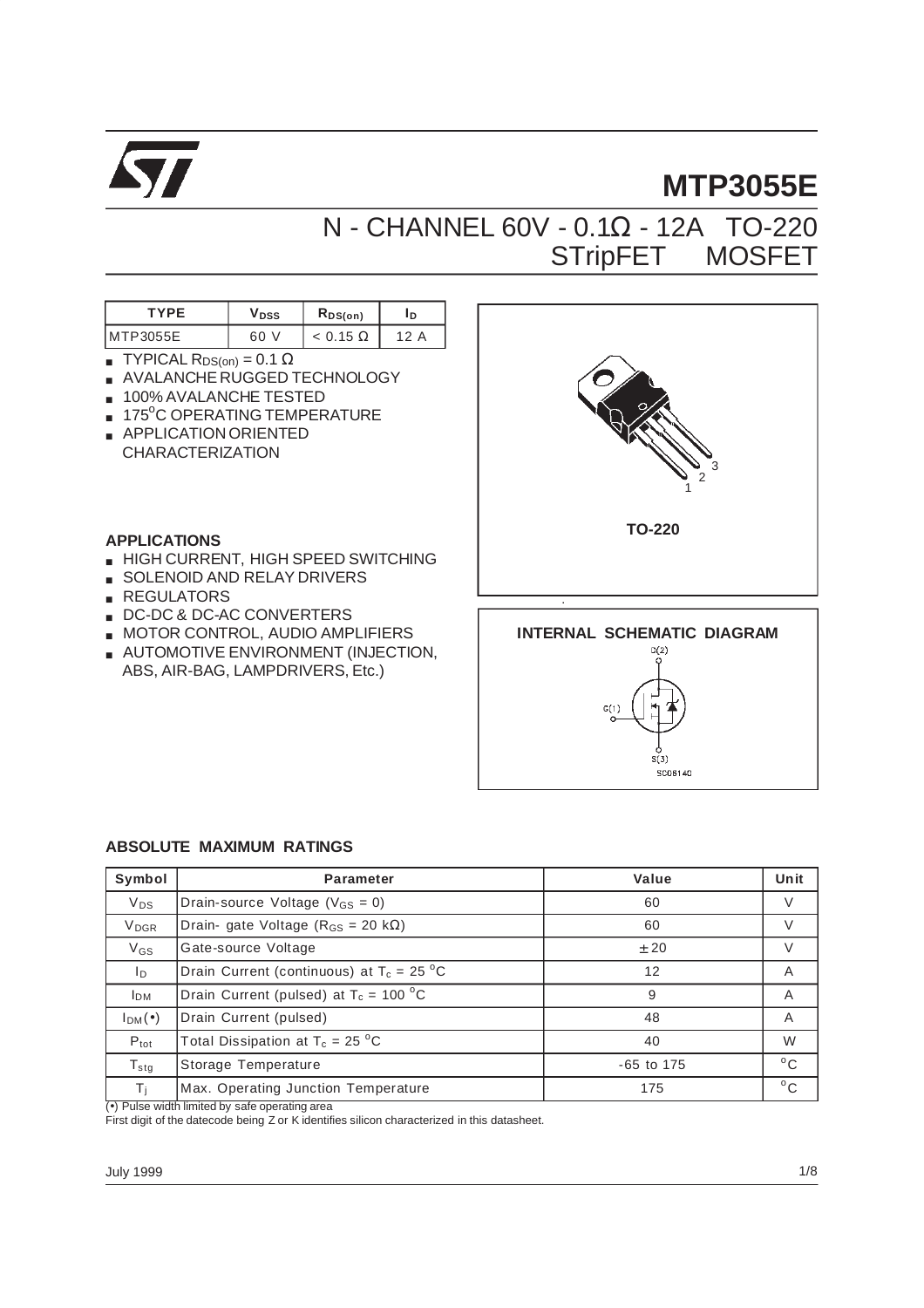#### **THERMAL DATA**

| R <sub>thi-case</sub><br>$R_{\text{thi-amb}}$ | Thermal Resistance Junction-case<br>Thermal Resistance Junction-ambient | Max<br>Max | 3.75<br>62.5 | $\rm ^{o}C/W$<br>oC/W |
|-----------------------------------------------|-------------------------------------------------------------------------|------------|--------------|-----------------------|
| $R_{thc-s}$                                   | Thermal Resistance Case-sink                                            | Tvp.       | 0.5          | $\rm ^{o}C/W$         |
|                                               | Maximum Lead Temperature For Soldering Purpose                          |            | 300          | $\circ$               |

#### **AVALANCHE CHARACTERISTICS**

| Symbol     | Parameter                                                                                                                     | Max Value | Unit |
|------------|-------------------------------------------------------------------------------------------------------------------------------|-----------|------|
| <b>LAR</b> | Avalanche Current, Repetitive or Not-Repetitive<br>(pulse width limited by $T_i$ max)                                         | 12        |      |
| $E_{AS}$   | Single Pulse Avalanche Energy<br>(starting T <sub>i</sub> = 25 °C, I <sub>D</sub> = I <sub>AR</sub> , V <sub>DD</sub> = 25 V) | 50        | mJ   |

#### **ELECTRICAL CHARACTERISTICS**  $(T_{\text{case}} = 25 \degree C)$  unless otherwise specified) OFF

| Symbol        | <b>Parameter</b>                              | <b>Test Conditions</b>                                                                                        | Min. | Typ. | Max.    | Unit     |
|---------------|-----------------------------------------------|---------------------------------------------------------------------------------------------------------------|------|------|---------|----------|
| $V_{(BR)DSS}$ | Drain-source<br>Breakdown Voltage             | $I_{D}$ = 250 $\mu$ A $V_{GS}$ = 0                                                                            | 60   |      |         |          |
| <b>I</b> pss  | Zero Gate Voltage                             | $V_{DS}$ = Max Rating<br>Drain Current ( $V_{GS} = 0$ )   $V_{DS} =$ Max Rating x 0.8 T <sub>c</sub> = 125 °C |      |      | 10      | μA<br>μA |
| <b>I</b> GSS  | Gate-body Leakage<br>Current ( $V_{DS} = 0$ ) | $V_{GS} = \pm 20$ V                                                                                           |      |      | $±$ 100 | nA       |

### ON (∗)

| Symbol                             | <b>Parameter</b>                                                | <b>Test Conditions</b>                                                                   | Min. | Typ. | Max. | Unit |
|------------------------------------|-----------------------------------------------------------------|------------------------------------------------------------------------------------------|------|------|------|------|
| $V$ <sub>GS<math>(th)</math></sub> | Gate Threshold Voltage $ V_{DS} = V_{GS}$ $I_D = 250 \mu A$     |                                                                                          |      | 2.9  | 4    |      |
| $R_{DS(on)}$                       | Static Drain-source On $V_{GS} = 10V$ $I_D = 7 A$<br>Resistance |                                                                                          |      | 0.1  | 0.15 |      |
| ID(on)                             |                                                                 | On State Drain Current $ V_{DS} > I_{D(0n)} \times R_{DS(0n)max}$ V <sub>GS</sub> = 10 V | 12   |      |      |      |

#### DYNAMIC

| Symbol                                  | Parameter                                                                  | <b>Test Conditions</b>                                    | Min. | Typ.             | Max. | Unit           |
|-----------------------------------------|----------------------------------------------------------------------------|-----------------------------------------------------------|------|------------------|------|----------------|
| $g_{fs}(*)$                             | Forward<br>Transconductance                                                | $V_{DS} > I_{D(on)}$ x R <sub>DS(on)max</sub> $I_D = 6$ A | 4    | 6                |      | S              |
| $C_{iss}$<br>$C_{\rm oss}$<br>$C_{rss}$ | Input Capacitance<br>Output Capacitance<br>Reverse Transfer<br>Capacitance | $V_{DS} = 25 V$ f = 1 MHz $V_{GS} = 0$                    |      | 760<br>100<br>30 |      | рF<br>pF<br>pF |

 $\sqrt{2}$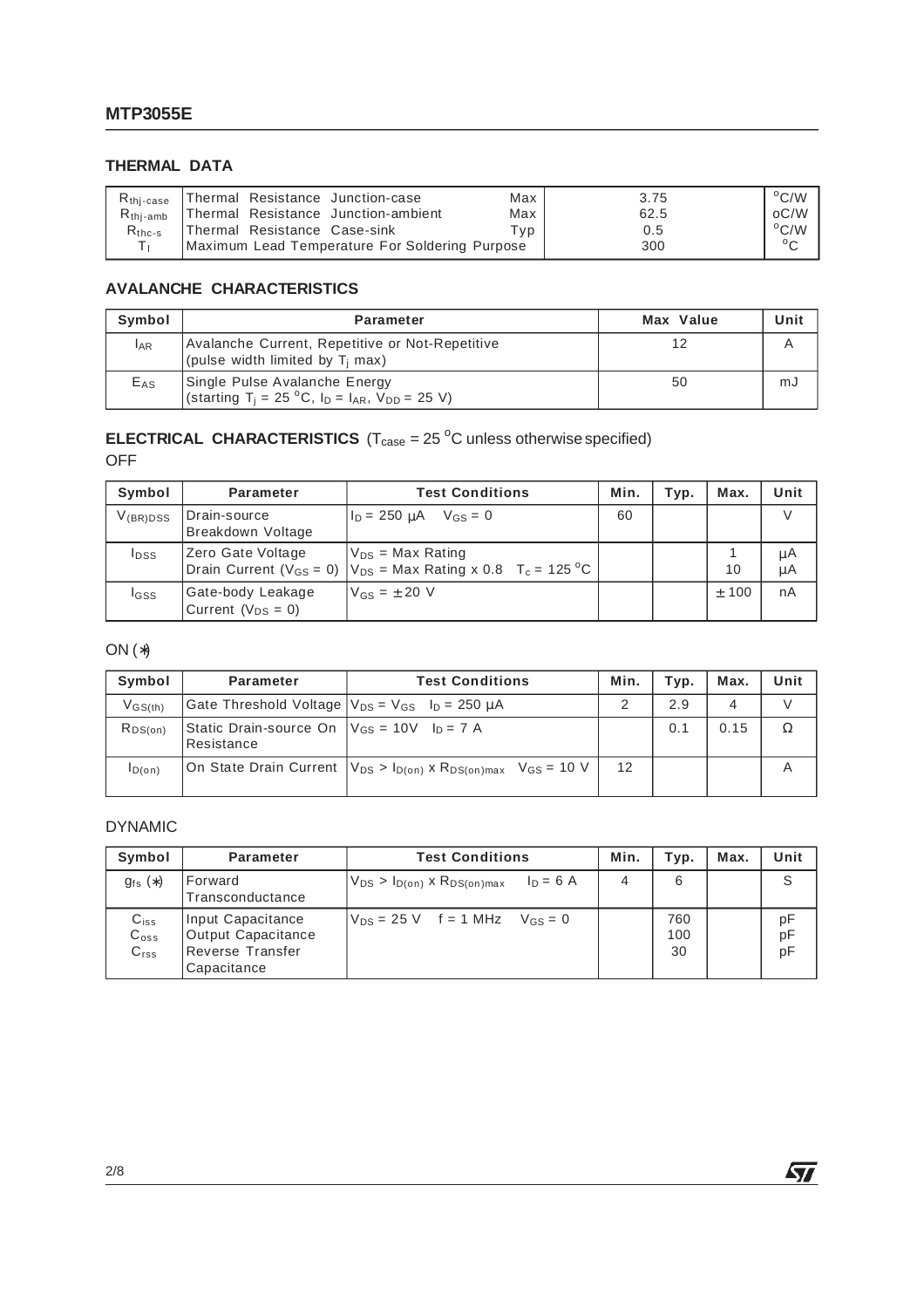#### **ELECTRICAL CHARACTERISTICS** (continued)

SWITCHING RESISTIVE LOAD

| Symbol                                  | <b>Parameter</b>                                                    | <b>Test Conditions</b>                                                                                 | Min. | Typ.                 | Max. | Unit                 |
|-----------------------------------------|---------------------------------------------------------------------|--------------------------------------------------------------------------------------------------------|------|----------------------|------|----------------------|
| $t_{d(on)}$<br>t,<br>$t_{d(off)}$<br>tғ | Turn-on Time<br>Rise Time<br>Turn-off Delay Time<br>Fall Time       | $V_{DD} = 30 \text{ V}$ $I_D = 7 \text{ A}$<br>$R_G = 50 \Omega$ $V_{GS} = 10 V$<br>(see test circuit) |      | 20<br>65<br>70<br>35 |      | ns<br>ns<br>ns<br>ns |
| Qg<br>$Q_{gs}$<br>$Q_{\text{gd}}$       | <b>Total Gate Charge</b><br>Gate-Source Charge<br>Gate-Drain Charge | $I_D = 12$ A $V_{GS} = 10$ V<br>$V_{DD} = 40 V$<br>(see test circuit)                                  |      | 15<br>5              |      | nC<br>nC<br>nC       |

#### SOURCE DRAIN DIODE

| Symbol                    | <b>Parameter</b>                                         | <b>Test Conditions</b>                                                                       | Min. | Typ. | Max.     | Unit   |
|---------------------------|----------------------------------------------------------|----------------------------------------------------------------------------------------------|------|------|----------|--------|
| Isp<br>$I_{SDM}(\bullet)$ | Source-drain Current<br>Source-drain Current<br>(pulsed) |                                                                                              |      |      | 12<br>48 | A<br>Α |
| $V_{SD}$ $(*)$            | Forward On Voltage                                       | $I_{SD} = 12 \text{ A}$ $V_{GS} = 0$                                                         |      |      | 2.0      | V      |
| $t_{rr}$                  | <b>Reverse Recovery</b><br>Time                          | $ I_{SD} = 12 \text{ A}$ di/dt = 100 A/us<br>$V_{DD} = 30 \text{ V}$ T <sub>i</sub> = 150 °C |      | 65   |          | ns     |
| $Q_{rr}$                  | <b>Reverse Recovery</b><br>Charge                        |                                                                                              |      | 0.17 |          | μC     |

(\*) Pulsed: Pulse duration =  $300 \,\mu s$ , duty cycle 1.5 %

(•) Pulse width limited by safe operating area

#### Safe Operating Area Thermal Impedance

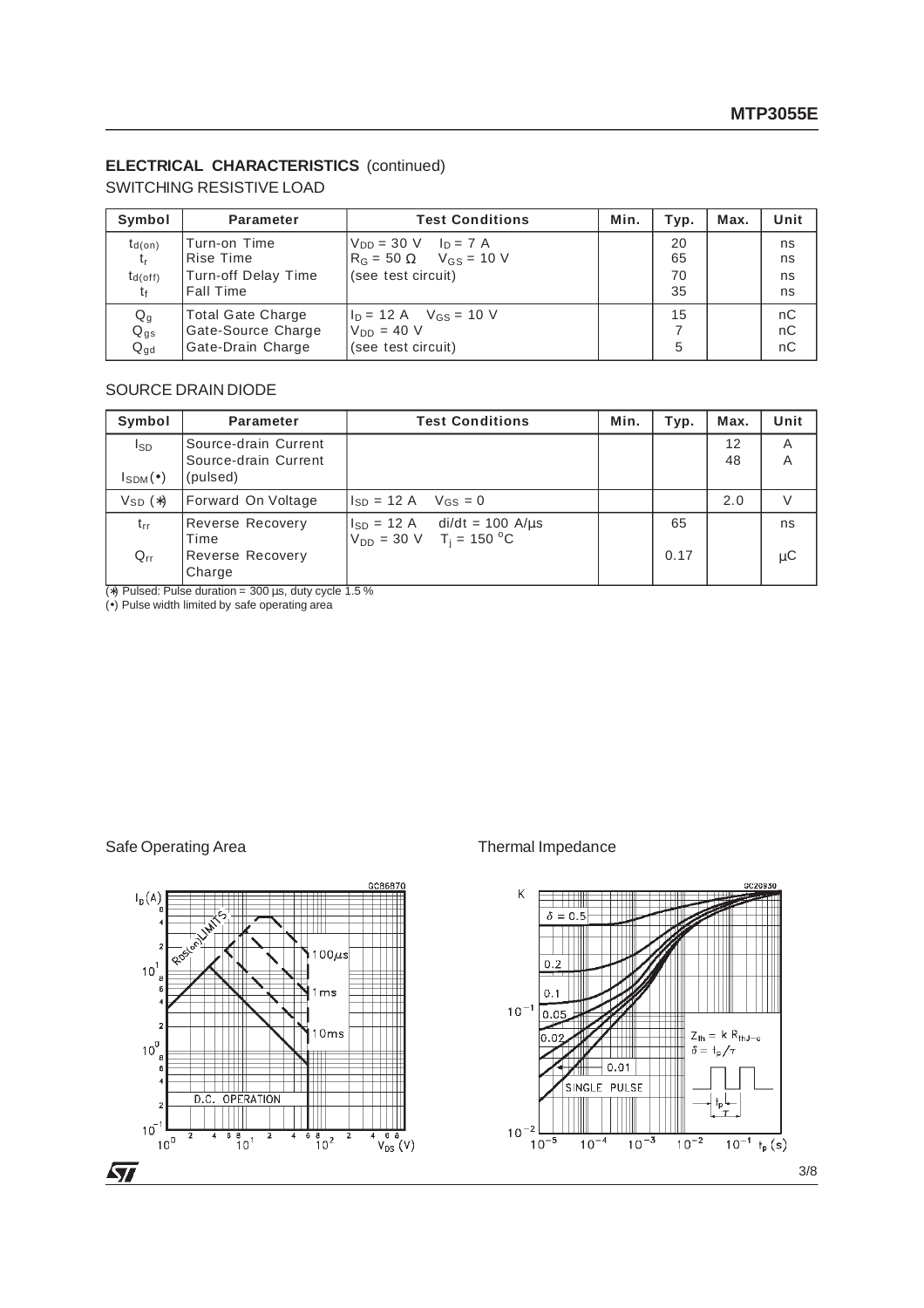#### Output Characteristics



#### **Transconductance**



Gate Charge vs Gate-source Voltage



Transfer Characteristics



#### Static Drain-source On Resistance





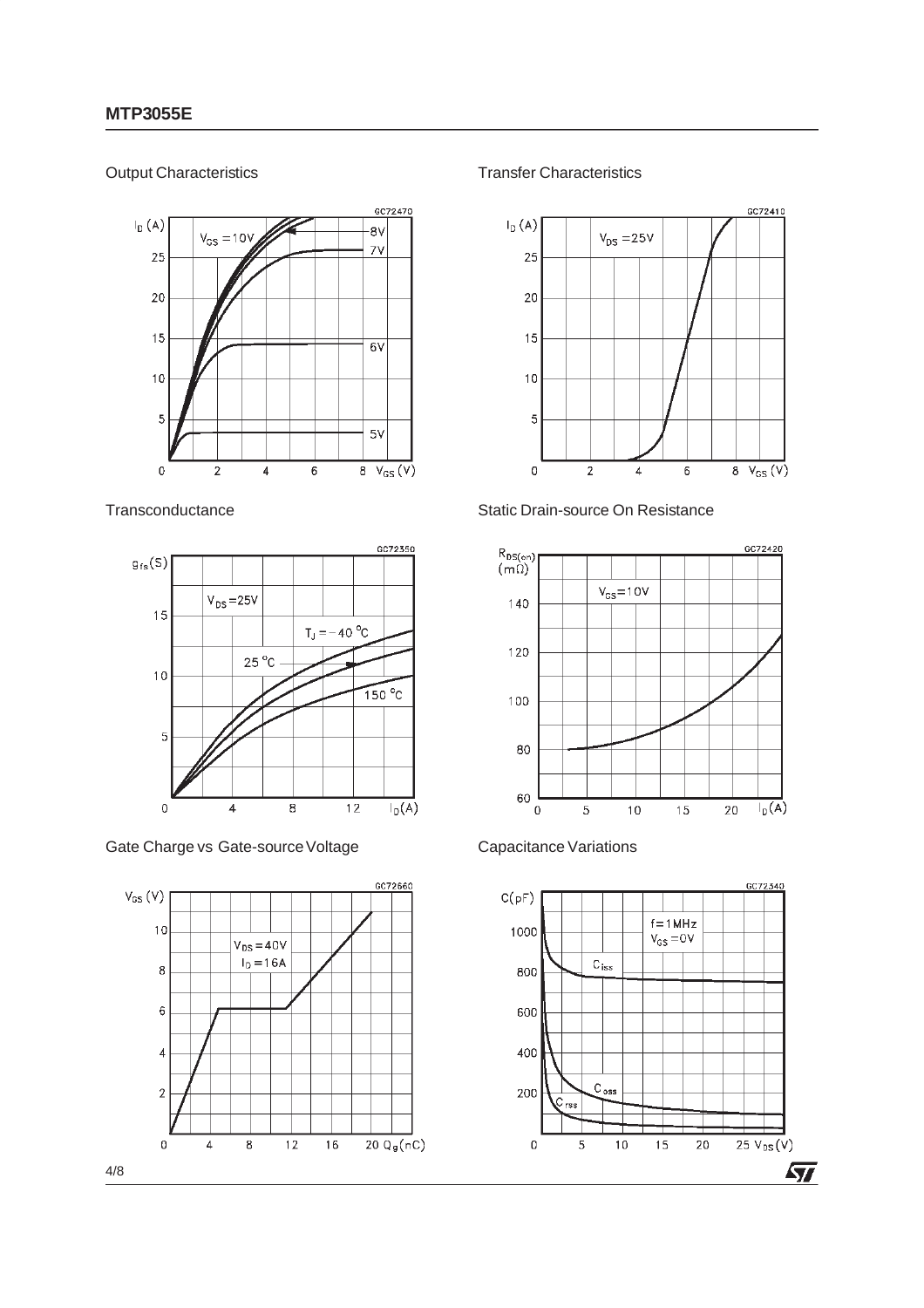Normalized Gate Threshold Voltage vs **Temperature** 



Source-drain Diode Forward Characteristics



Normalized On Resistance vs Temperature



 $\sqrt{2}$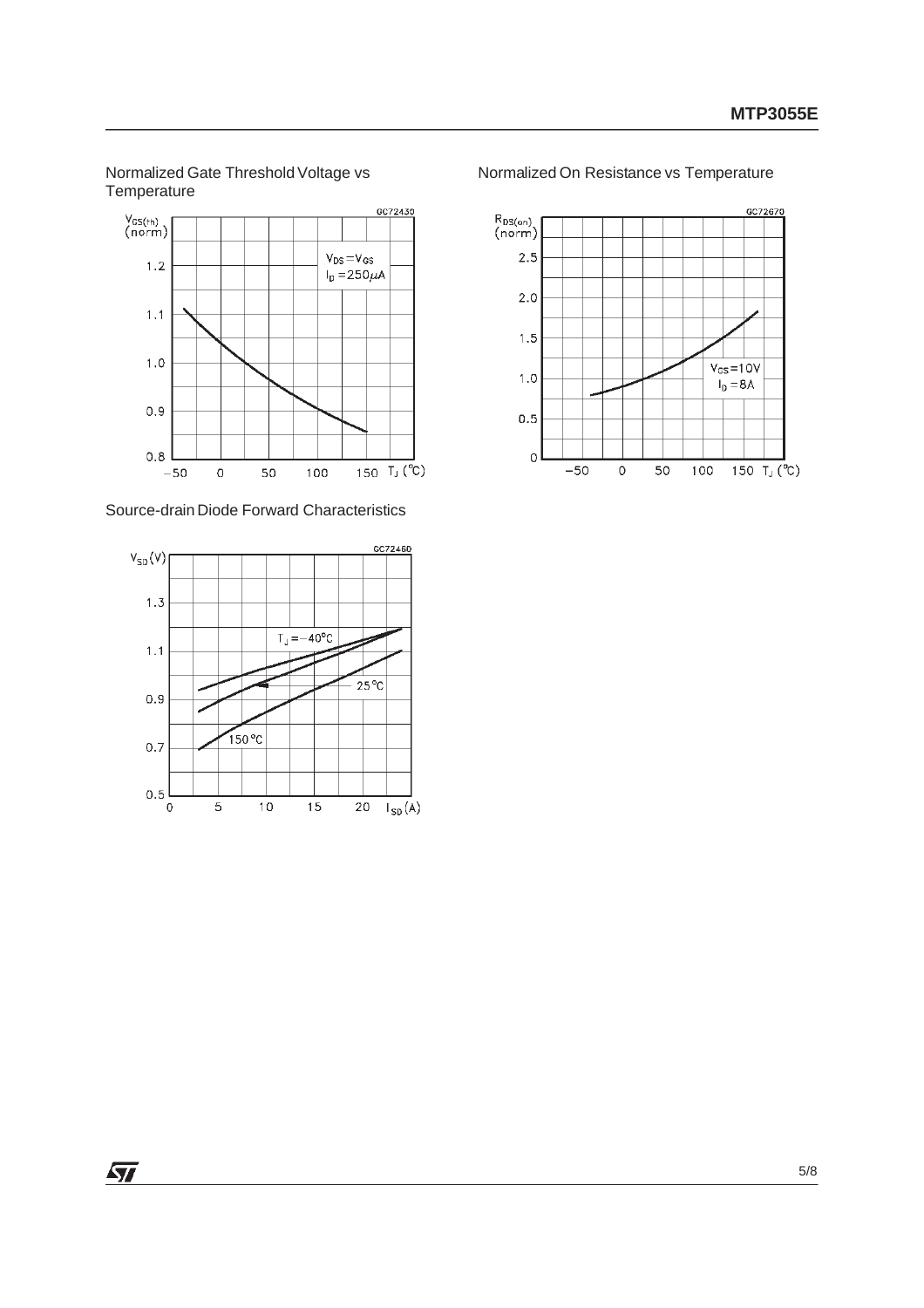

**Fig. 1:** Unclamped Inductive Load Test Circuit

**Fig. 3:** Switching Times Test Circuits For Resistive Load



**Fig. 5:** Test Circuit For Inductive Load Switching And Diode Recovery Times



#### **Fig. 2:** Unclamped Inductive Waveform



**Fig. 4:** Gate Charge test Circuit



 $\sqrt{2}$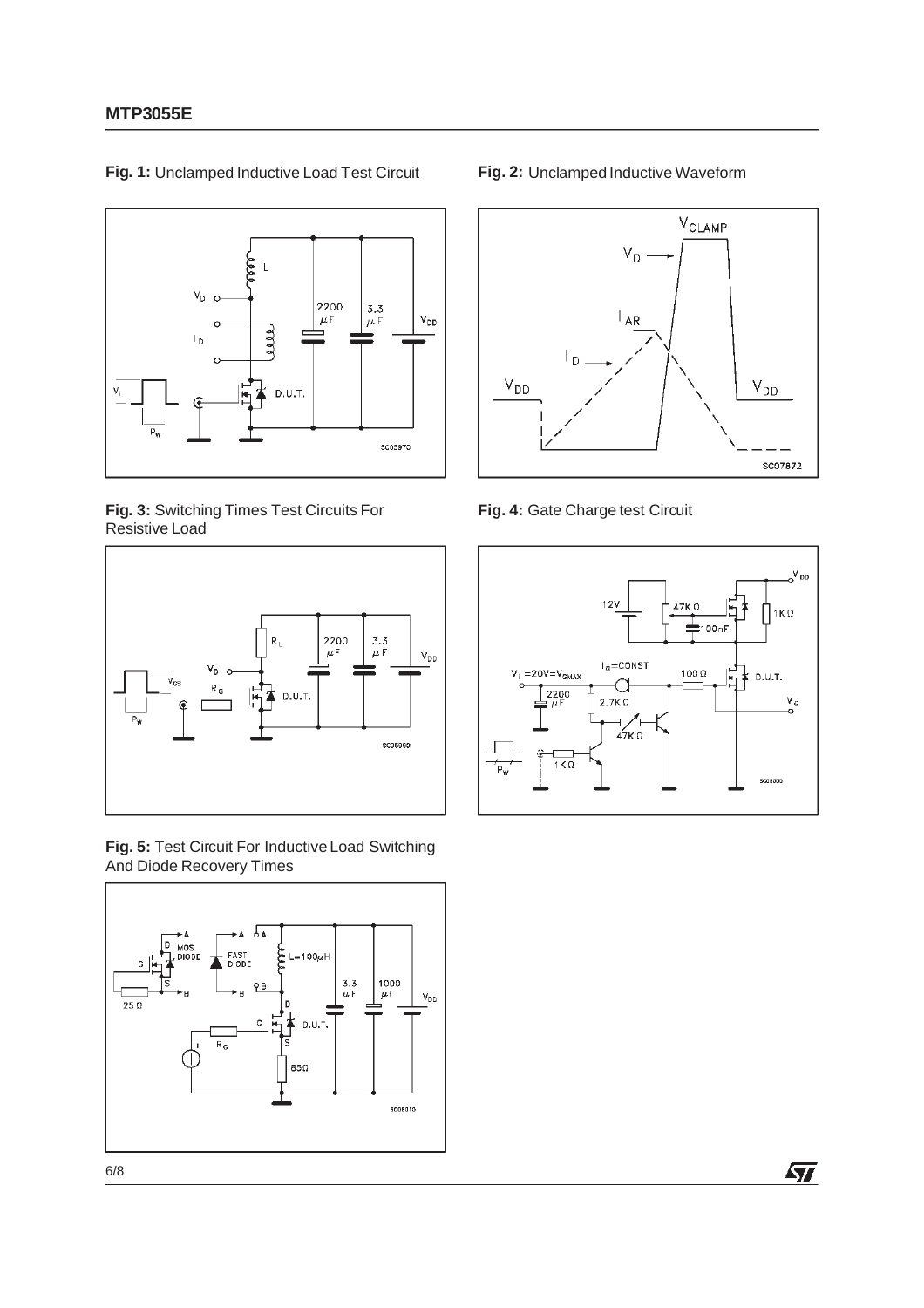| DIM.           |       | mm   |       |       | inch  |       |
|----------------|-------|------|-------|-------|-------|-------|
|                | MIN.  | TYP. | MAX.  | MIN.  | TYP.  | MAX.  |
| A              | 4.40  |      | 4.60  | 0.173 |       | 0.181 |
| C              | 1.23  |      | 1.32  | 0.048 |       | 0.051 |
| D              | 2.40  |      | 2.72  | 0.094 |       | 0.107 |
| D <sub>1</sub> |       | 1.27 |       |       | 0.050 |       |
| E              | 0.49  |      | 0.70  | 0.019 |       | 0.027 |
| F              | 0.61  |      | 0.88  | 0.024 |       | 0.034 |
| F <sub>1</sub> | 1.14  |      | 1.70  | 0.044 |       | 0.067 |
| F <sub>2</sub> | 1.14  |      | 1.70  | 0.044 |       | 0.067 |
| G              | 4.95  |      | 5.15  | 0.194 |       | 0.203 |
| G <sub>1</sub> | 2.4   |      | 2.7   | 0.094 |       | 0.106 |
| H <sub>2</sub> | 10.0  |      | 10.40 | 0.393 |       | 0.409 |
| L2             |       | 16.4 |       |       | 0.645 |       |
| L4             | 13.0  |      | 14.0  | 0.511 |       | 0.551 |
| L <sub>5</sub> | 2.65  |      | 2.95  | 0.104 |       | 0.116 |
| L <sub>6</sub> | 15.25 |      | 15.75 | 0.600 |       | 0.620 |
| L7             | 6.2   |      | 6.6   | 0.244 |       | 0.260 |
| L9             | 3.5   |      | 3.93  | 0.137 |       | 0.154 |
| DIA.           | 3.75  |      | 3.85  | 0.147 |       | 0.151 |

## **TO-220 MECHANICAL DATA**



 $\overline{\mathbf{M}}$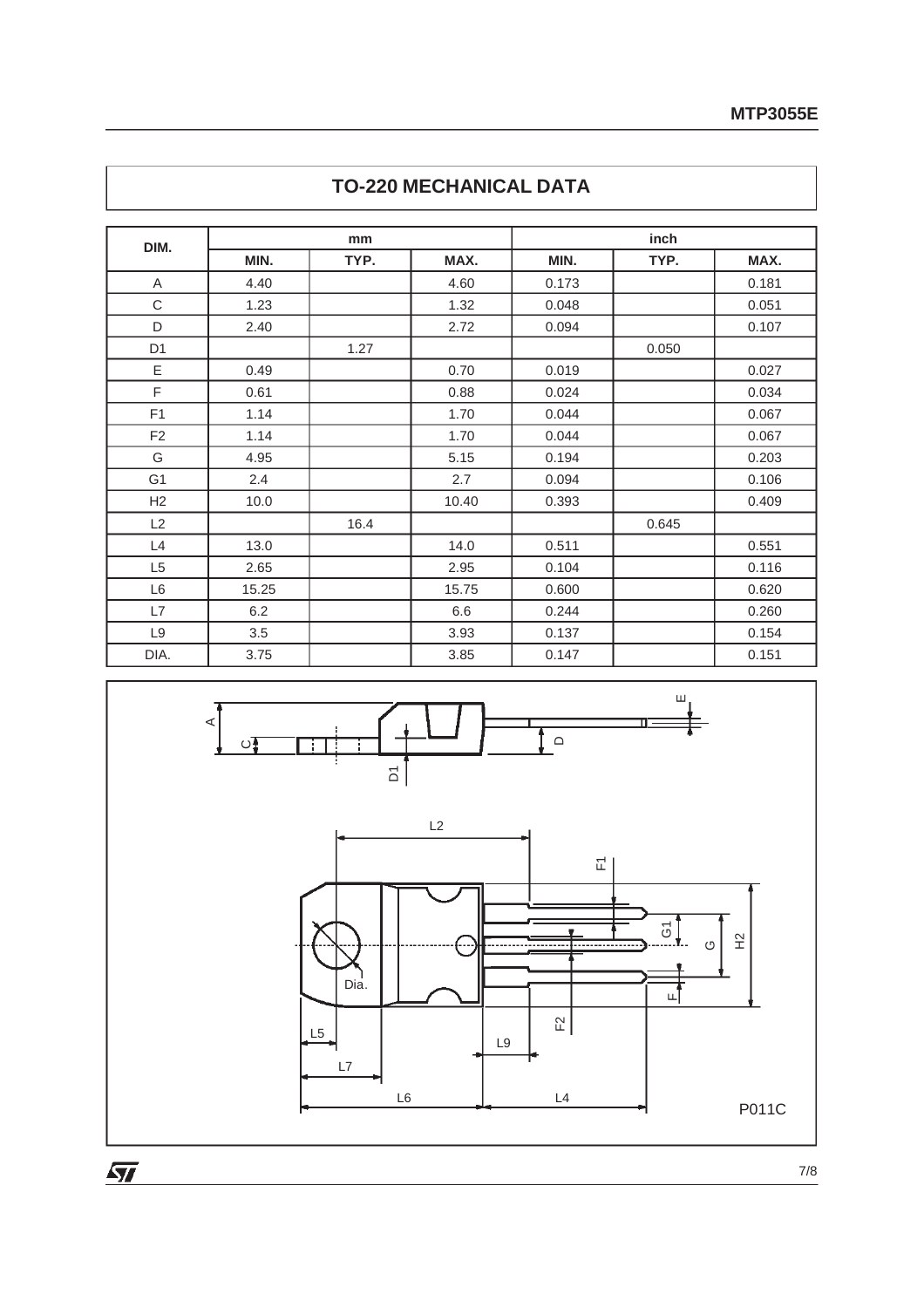Information furnished is believed to be accurate and reliable. However, STMicroelectonics assumes no responsibility for the consequences of use of such information nor for any infringement of patents or other rights of third partes which may result from its use. No license is<br>granted by implication or otherwise under any patent or patent rights of STMicroel The ST logo is a trademark of STMicroelectronics

1999 STMicroelectronics – Printed in Italy – All Rights Reserved

STMicroelectronics GROUP OF COMPANIES

Australia - Brazil - China - Finland - France - Germany - Hong Kong - India - Italy - Japan - Malaysia - Malta - Morocco - Singapore - Spain - Sweden - Switzerland - United Kingdom - U.S.A.

**http://www.st.com** .

8/8

57